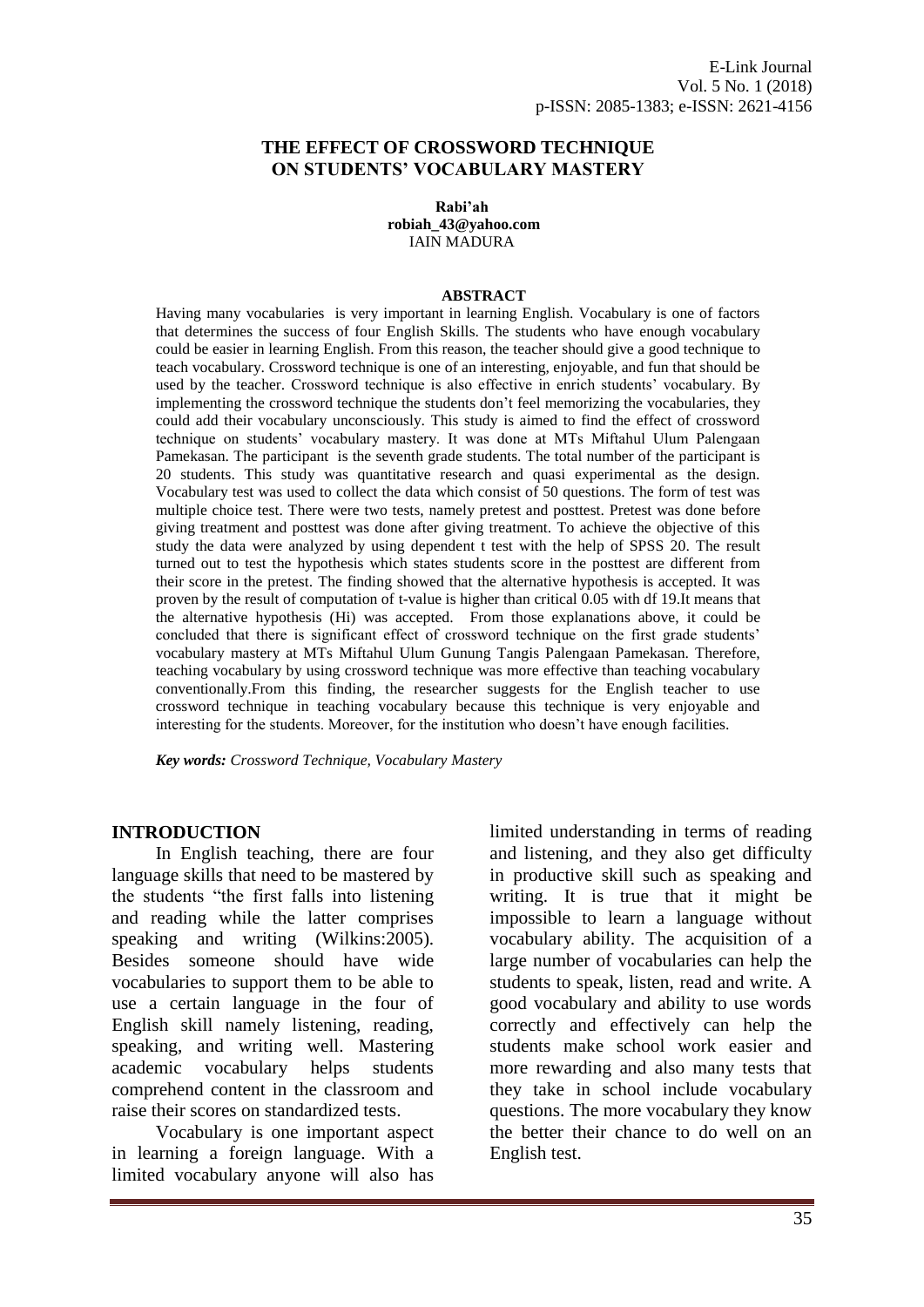In secondary education level or let's say in Junior High School, the students are expected to master a vocabulary of 3000- 4000 words. It is not clear; however, to what basis the vocabulary mastery is measured. Ideally, mastering 3000-4000 English words means that the Junior High School students are able to use the English language communicatively in their daily life (Thornburry:2002).

Associated with the importance of vocabularies, there are a huge number of words in the language and it is impossible for the teacher to teach more than a fairly small portion of them. A teacher seems should give vocabularyy to their students appropriate with students need and level in one side and while in another side they are supposed to select the technique in teaching vocabulary to their pupils in order that they have wide vocabularies as their level and their need of the vocabularies. In contrast, the students in MTs. Miftahul Ulum Gunung Tangis Palengaan Pamekasan have limited vocabulary so that they find it difficult in learning English. Their achievements in English skills are also low, even in speaking, reading, writing moreover in listening. In the process of teaching and learning, teacher often finds situation when students are not enthusiastic in learning because they got bored. If they are bored, they will be difficult to concentrate and participate in the classroom activity. This condition is also caused by the less of some fasilities such as the availability of the media for teaching and learning. So, crossword technique is the appropriate technique for this condition because it doesn't need any facilities and equipments to do the activities, only chalk and blackboard that is needed in this technique.

Remembering the importance of vocabulary for English learner, so as the teacher should look for a fun technique to teach vocabulary. Here the researcher examined the crossword method, whether this method would be success or not. Crossword technique is one of games that treat the students in interesting condition to learn English, especially in acquiring a number of vocabularies. The crossword technique offers a challenge that will motivate the students to try to fulfill the form of puzzle in the white board. It gives much opportunity for the students to practice and repeat the sentence pattern and vocabulary. Beside, the crossword puzzle is a kind of games that makes the teaching-learning process more attractive than before. The students feel fun, relaxed and enjoyable, and they remember the vocabulary in different way.

The main considaration the researcher conducts the study. The researcher found the students have probelm in vocabulary mastery. They have limited vocabularies in learning English. Crossword technique is suitable with students condition and institution which has limited facilities. While for crossword puzzle, it need much cost to apply the teachnique.

In English language teaching, there are four aspects that should be mastered by the students. One of those aspects is vocabulary. Vocabulary is one of important aspects in learning a foreign language. As stated by Edward (1997:149) in his book that "Vocabulary is one of the important factors in all language teaching, student must continually be learning words as they learn structure and as they practice sound system".

With limited vocabulary, students will also have limited understanding in terms of speaking, reading, listening, and writing. On the other hand, Wilkins (2002:13) states "Vocabulary learning is very important 'Without grammar very little can be conveyed, without vocabulary nothing can be conveyed'".

This is how the linguist David Wilkins summed up the use of vocabulary learning. The statement could be meant if the students spend most of their time studying grammar, their English will not improve very much. They would see most improvement if they learn more words and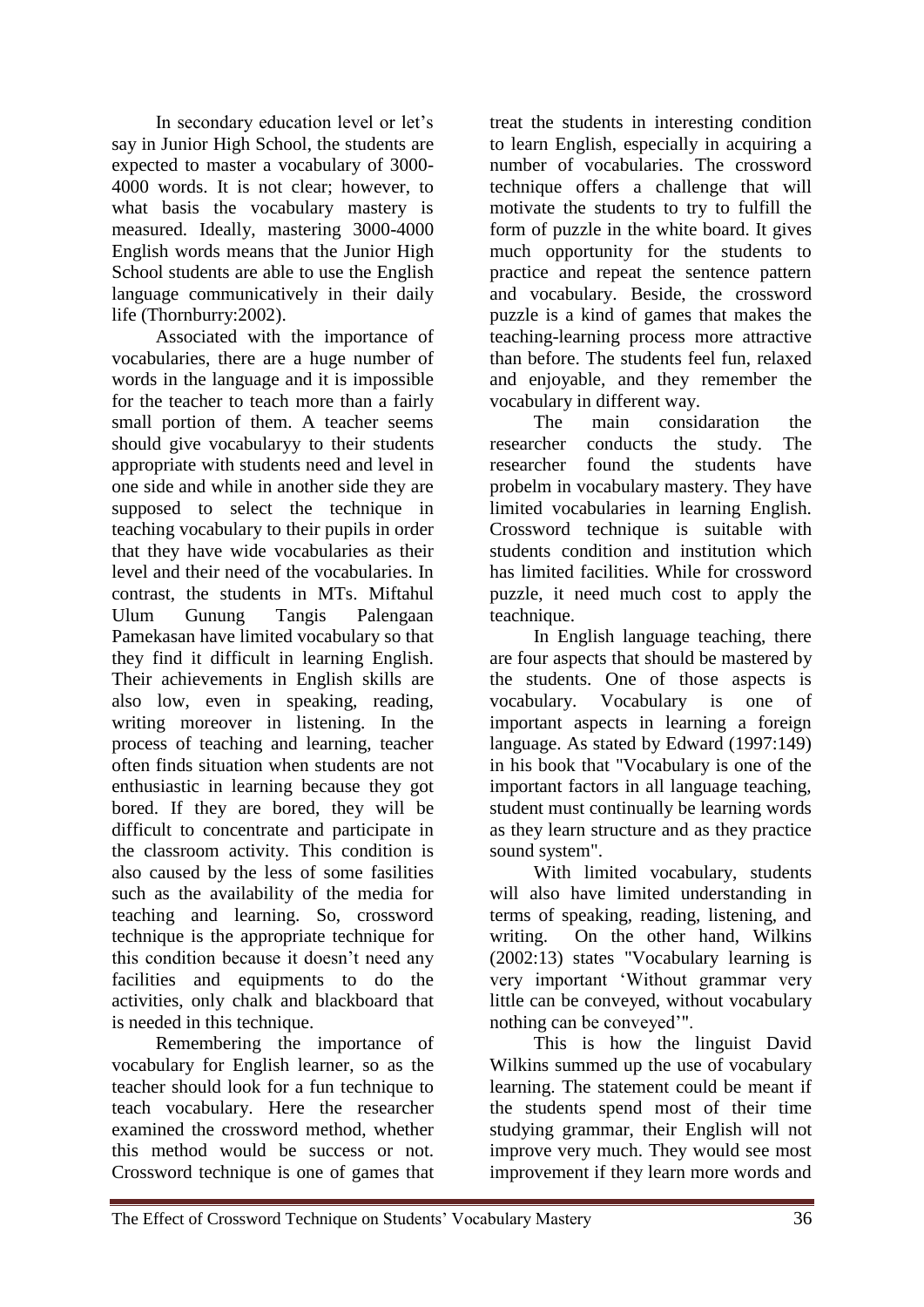expressions or it is also called vocabulary. In line with this, Palmer (1986:32) states that "vocabulary was one of the most important aspects of foreign language learning".

From the statement above it is stated clearly that vocabulary plays the most important role in learning second or foreign language. Students can speak, write, read, and even listen in English, of course, by having much vocabulary as well as possible because if they want to communicate with others in certain language, they must master the language they belong to especially to know enough vocabulary of those languages. Without vocabulary, they cannot communicate and express their idea too effectively.

Learning the new vocabulary does not only mean memorizing the form of the word but also understand its meaning. Mastering vocabulary can help the students to enjoy their classes. One who masters enough vocabulary will find fewer difficulties than those who have fewer vocabularies. When they read a certain text, they will easily get the information from it since they can understand every word in the text. On the other hand, those who lack of vocabulary will face a lot of problems. In line with this, Pora (2001:7) states that vocabulary mastery is absolutely possessed by someone that wants to understand English reading text and English conversation. So, mastery of vocabulary is really important in any language learning that will be useful for the process of achieving languageteaching objectives.

Besides that, by mastering vocabulary the students will know the meaning of vocabulary in and out the context without often using dictionary or the translation of the word which is provided by the teacher and make the students more interested and active in teaching learning process. So, by realizing the importance of vocabulary development or vocabulary mastery in learning a second

language, students must devote part of their time to learn vocabulary items.

# *The Advantages of Crossword Technique*

Like my explanation above crossword technique is very an interesting way to teach vocabulary. It is very useful for the students. From this technique they can study English happily and easily. The use of crossword game in teaching vocabulary is one of the alternative techniques to help the students construct and improve their vocabulary mastery. Moreover, crossword can be one of activities in practicing vocabulary which can help the students to be more familiar with the words, recognize the words, manipulate and remember the words.

The other advantage of crossword technique is to avoid teaching monotonously, so the students are not bored to study English in the classroom. Working the crossword game in a group and in relax atmosphere will make the students feel fun and enjoy in learning. This is meaningful and helpful in learning a language and it can encourage all of the students to participate in learning process.

Some writers have attempted to give a rationale for the use of crosswords in L2 learning. Bressan (1970:94), for example, lists five benefits which can accrue from using crosswords in the language class:

- 1. Vocabulary building is the most obvious. Here, not only can previous knowledge be consolidated, but there can also be an acquisition of new forms and structures.
- 2. Orthography is also an important area, since the solution to a puzzle is based on the correct spelling of the answers.
- 3. Crossword puzzles can also develop and test the student's knowledge of morphology, through the use of items dealing with verb endings, prefixes, suffixes and the like.
- 4. Since abbreviations also occur in puzzles, this presents an opportunity to review them or introduce new ones.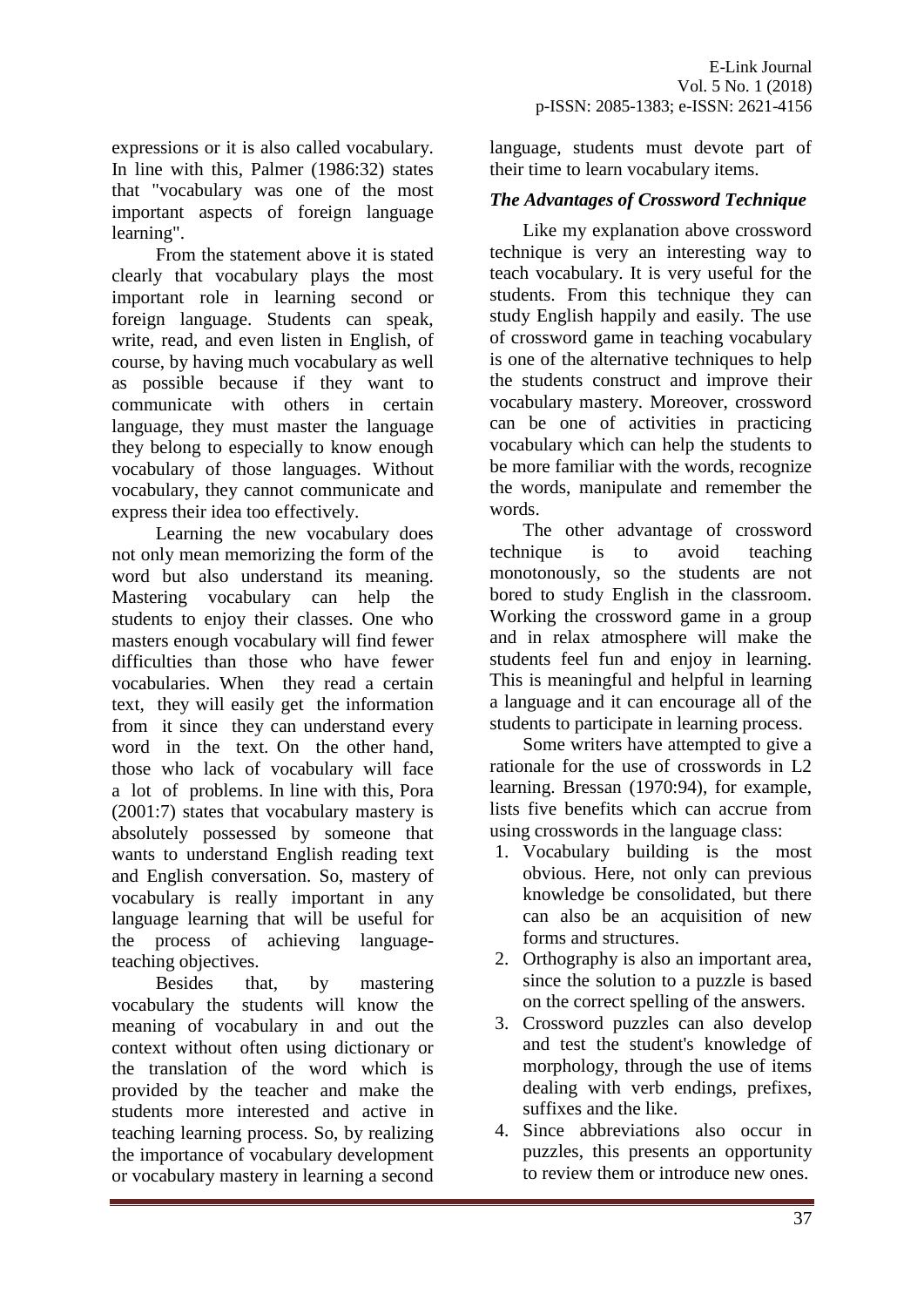5. Finally, many puzzle clues test general knowledge of a historical and cultural nature.

# *The Procedure of Crossword Technique*

The teacher writes a factory word in the middle of the board for example hospital. Then have student 1 to think of another factory word that can be linked vertically through a shared letter with the word on the board. The student gives a clue or definition of that word and tells the number of letters in the word and its first letter. Student 2 comes to the board and writes the word so that it crosses the first word vertically. Using shared letter, student 2 then think that word that can be linked horizontally through a shared letter with the second word and give clue for that word. Student 3 comes to the board and writes the word so that it crosses the second word horizontally using the shared letter. The activity continues with student alternating vertical and horizontal linking word.

# **METHOD**

The research design of this study is quasy experimental with non-randomized pretest and post test design. It means that the reseracher only uses one group to be experimeted. One group was given test twice nemelly pretest and posttest to know the result of the treatment. The test is vocabulary test in form of multiple choice test. Because the test is made by the researcher, the test was tried out to the other students with different school**.** The purpose is to know the reliability of the test. the result showed that the test was reliable. The material involved public places, profession, descriptive adjective, thing in the classroom, family and humand performance. And the test covers all of the materials.

After giving pretest, the researcher conducting treatment by giving crossword technique to teach vocabulary. The treatment was giving four times.After that, the researcher conduct post test to know the result of the treatment.

#### **RESULTS**

| <b>Paired Samples Test</b> |  |  |
|----------------------------|--|--|
|                            |  |  |

|           |                             | <b>Paired Differences</b> |                       |                       |                                                    |                      | t | df | Sig.<br>$(2 -$ |
|-----------|-----------------------------|---------------------------|-----------------------|-----------------------|----------------------------------------------------|----------------------|---|----|----------------|
|           |                             | Mean                      | Std.<br>Devia<br>tion | Std.<br>Error<br>Mean | 95%<br>Confidence<br>Interval of the<br>Difference |                      |   |    | tailed)        |
|           |                             |                           |                       |                       | Lower                                              | Upper                |   |    |                |
| Pair<br>1 | Pre<br>test<br>post<br>test | 22.300                    | 7.533                 | 1.684                 |                                                    | 25.826 18.774 13.239 |   | 19 | .000           |

Based on the data above it can be stated that alternative hyphothesis (Ha) which states ''students score in the posttest are different from their score in the pretest is excepted and null hypothesisi is rejected. It is proven by the value of sig is 0.000 that less than 0.05. In short, crossword technique has significant effect to the students' vocabulary mastery. It means that, students' vocabulary gets improved after they are taught by crossword technique.

# **DISCUSSION**

This section discusses the research findings in relation to the theory and previous study. Based on the research finding, it can be concluded that crossword technique is very intersting and effective to improve students' English vocabulary. It proven by the result of students' score in pretest and posttest that significantly different. Moreover, when the researcher implements the technique the students are very enthusiastic to follow the teaching and learning process.

In line with the researcher piont of view, weinstein (2004:3) say that with crossword puzzle students can see the challangeing from the beginning to the end. And when they fill in the last square, they know that they have perfect solution and it is satisfying feeling. Further, he said that it is good way for learning vocabulary words. According to Hornby (1985:959) crossword puzzle is a puzzle or wordplay in which word has to be written from numbered clues vertically and horizontally in spaces on a square or blong. But,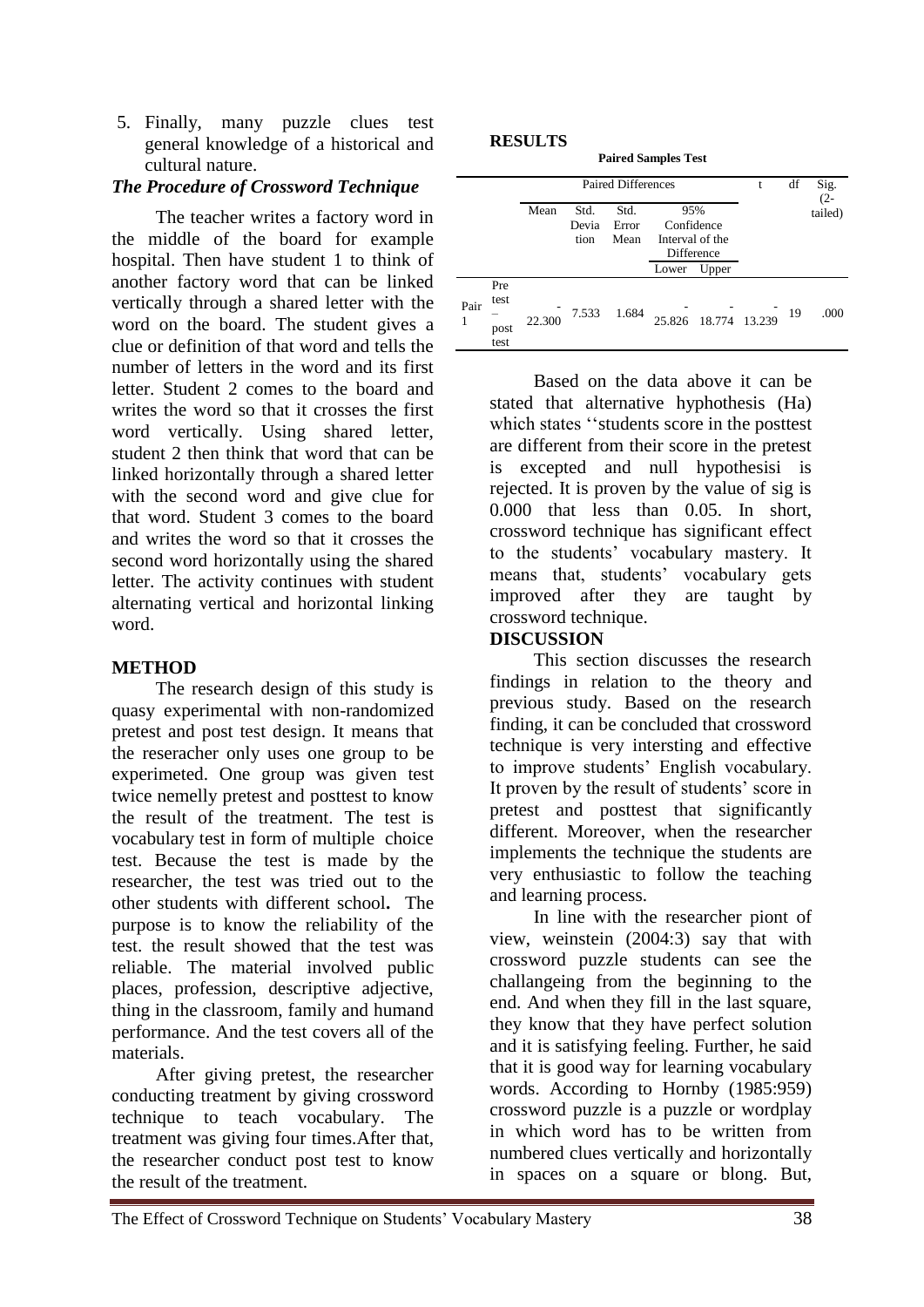different fro crossword puzzle, crossword technique is more simple. It doesn't need puzzle. It used activity that similar with crossword puzzle.

From point of view above, crossword technique can be recommended as a classroom activity to facilitate the development of students' vocabulary mastery. For example, when the students fiil in the word in the form of box on the blackboard each students will contribute new vocabulary to their group.

Crossword technique has been one of popular games in language teaching. The use crossword is interesting and chellenging thus gains more attention of the learners. This technique is learner centerd and need little intervention from the teacher. It is suitable for many different types or levels of the learners.

Based on the finding of this research, the researcher concluded that crossword technique can be alternative way to improve students' vocabulary mastery. By applying crossword technique in the class, the students fell enjoy and relax in learning vocabulary without memorizing them.

# **CONCLUSIONS AND SUGGESTIONS**

Based on the research finding, theories and disscussion presents in previous sections, the researcher concluded some points concerning with the effect of crossword technique on students' vocabulary.

Firstly, based on the research finding, it could be said that crossword technique gives effect on students' English vocabulary mastery because in this technique the students are learning by doing. As we know that learning by doing is more meaningful in their learning. Because they fill the crossword by them selves, students try to find the new vocabulary by initial of the latter. It is proven by the improvement of students' score post test. This technique also can solve the problem monotonous and boring class. It is showed by the high of participant of the students in the process of teaching and learning or working crossword in group and in the relax atmosphere make the students fell fun and enjoy in learning. This is meaningful and helpful in learning a language and it can encourage all of the students to participate in disscussion.

The use of crossword teachnique in teaching English provided some benefits for process of teaching and learning itself. Such as that enjoyable, motivating challeging and encouraging. The other benefit is crossword technique doesn't need much cost and media. So it is suitable for the institution which doesn't have enough facility.

There are some suggestions proposed for the teacher, for the students, and for further researcher. For the teacher, it is suggested to use various methods to make students more encouraged to improve learning process. They should enhance their ability in teaching english especially when they taught vocabulary beacause most of students are lazy to memorize words. So that , crossword technique is one of recommanded teachniques to teach vocabulary, more over this technique doesn't need much equipment to be implemented in the class.

For the students, it is suggested that the students are expected to be more motivated in learning English. They can study English by using crossword in their house.

The last is for futher resaecher, The researcher would like to suggest to other researcher, that the result of the study can be used as editional references for futher researcher with different design and limitation.

# **REFERENCES**

Betridge, 1984. *Game for language learning*. Second edition. Cambridge: cambridge university